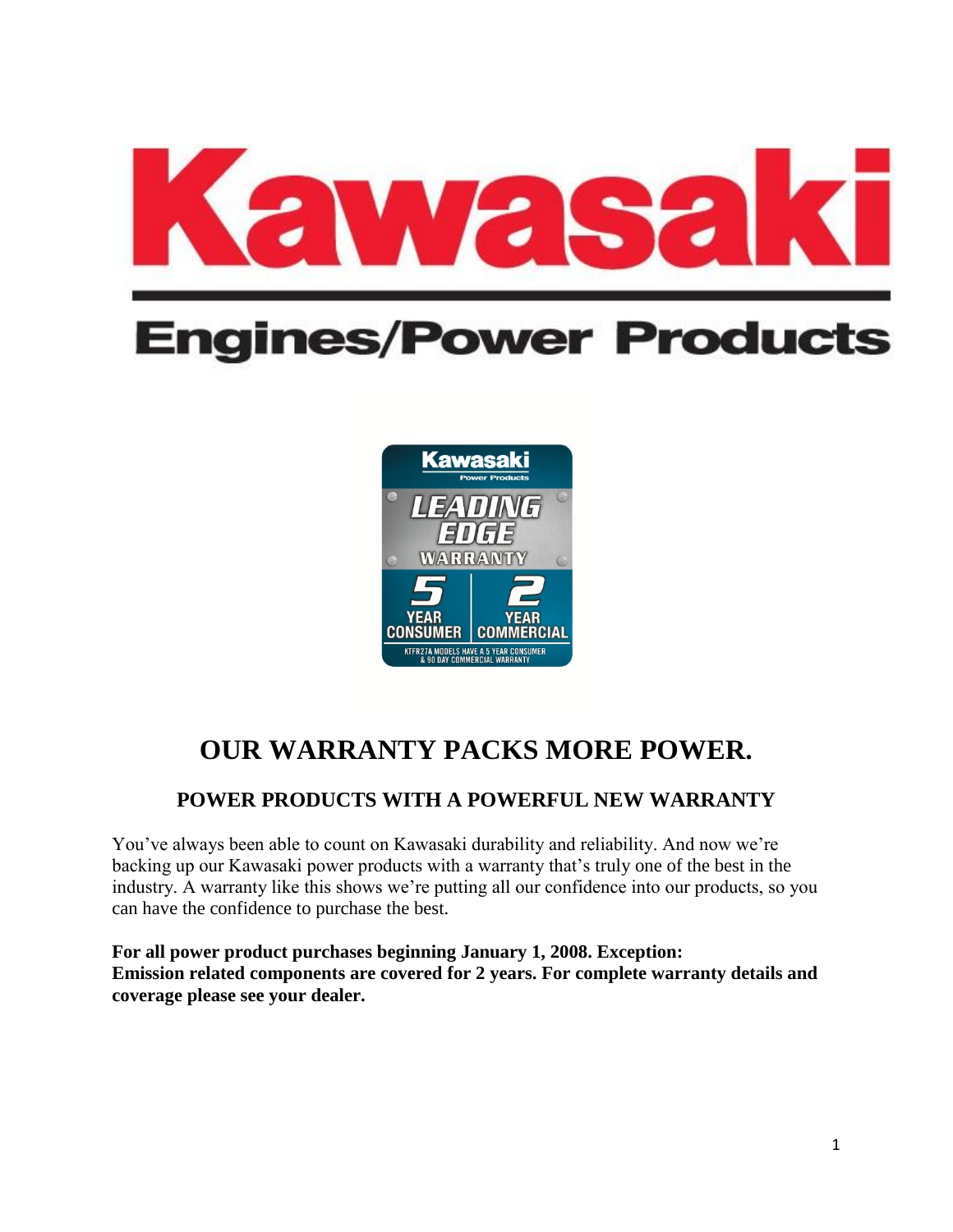## **KAWASAKI LIMITED WARRANTY HANDHELD POWER PRODUCTS and BACKPACK BLOWERS EXCLUDING KTFR27 STRING TRIMMERS**

This Warranty Statement is effective for Power Products (String Trimmers, Edgers, Hedge Trimmers, Hedge Clippers, Handheld Blowers and Backpack Blowers excluding KTFR27 String Trimmers) purchased after January 1, 2008. For Power Products purchased prior to January 1, 2008 refer to previous Power Products Warranty Statement part number 99969-1462. For KTFR27 String Trimmers refer to Power Product Warranty Statement part number 99969-6097. Kawasaki Motors Corp., U.S.A., 5080 36th Street S.E., Grand Rapids, Michigan 49512-2080 (hereinafter "Kawasaki") warrants to the initial retail purchaser of each new Kawasaki power product (excluding KTFR27 String Trimmer) that such product shall be free, under normal use and maintenance, from any defect in material and workmanship for the term designated below, subject to the following conditions, exclusions, obligations and limitations:

**1. COVERAGE.** The warranty herein shall be applicable for a term of five (5) years after the date of initial retail purchase from an authorized Kawasaki power products dealer if the subject product is used for residential purposes, for a term of two (2) years after the date of such initial retail purchase if the subject product is used for commercial purposes or for a term of six (6) months after the date of such initial retail purchase if the subject product is used for rental purposes. Any material or workmanship found to be defective by Kawasaki within the warranty term shall be remedied without charge for parts or labor at any authorized Kawasaki power products dealer.

Exceptions: Emission related components are covered for two (2) years after the date of initial retail purchase per the KAWASAKI LIMITED WARRANTY CALIFORNIA AND FEDERAL EMISSIONS CONTROL SYSTEMS SMALL OFF-ROAD ENGINES. These warranted parts are: carburetor and internal parts, spark advance/retard system, magneto or electronic ignition system, cold start enrichment system, catalytic converter, muffler, intake manifold, exhaust manifold, fuel tank, fuel tank cap, crankcase, cylinder head, air cleaner element, fuel filter, and spark plugs if failure occurs prior to the first required scheduled replacement. Associated hoses, clamps, fittings, gaskets, sealing devices, mounting hardware and tubing used directly in these parts are also covered for two (2) years after the date of initial retail purchase.

Since emissions related parts may vary slightly from model to model, certain models may not contain all of these parts and certain models may contain functionally equivalent parts.

Lifetime drive shaft warranty: All Kawasaki trimmer drive shafts are warranted for life on parts only for all usage except rental use.

Lifetime electronic ignition module warranty: On 2-stroke engine powered products, electronic ignition modules are warranted for life on parts only for all usage except rental use.

**2. OWNER'S OBLIGATIONS.** The following obligations must be fulfilled by owner to maintain the validity of the Kawasaki warranty: (a) Owner must deliver the power product to an authorized Kawasaki power products dealer or equally qualified service center for inspection,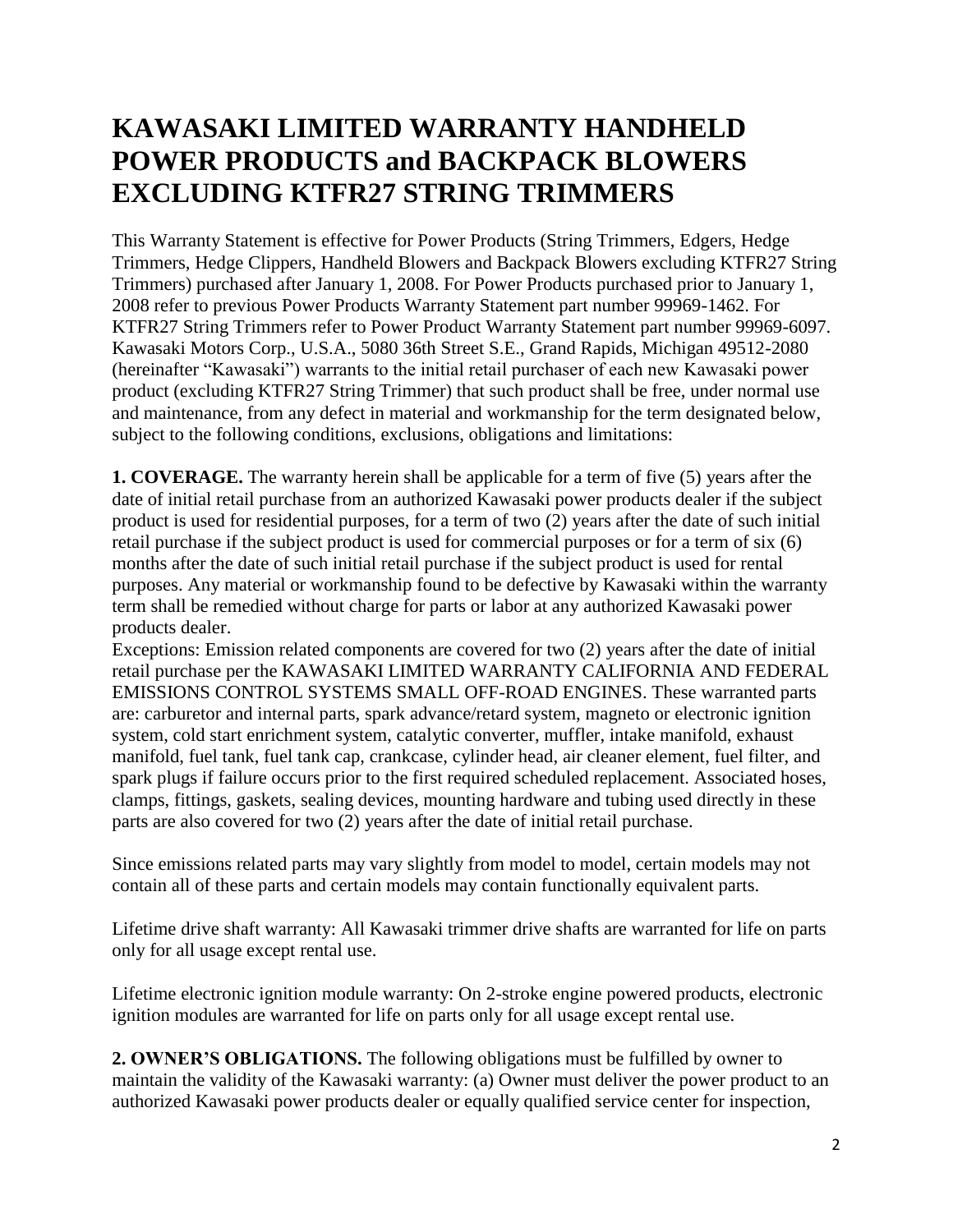maintenance services and adjustments according to the Periodic Maintenance chart contained in the owner's manual. The inspection, maintenance services and adjustments are to be performed at owner's expense. (b) Owner must present proof of initial retail purchase date to an authorized Kawasaki power products dealer at the time warranty repairs are performed on the power product.

**3. LIMITATIONS**. This warranty shall not apply to or include any of the following: (a) Repair or replacement required as a result of (i) accident, (ii) misuse or neglect, (iii) lack of reasonable and proper maintenance, (iv) repairs improperly performed or replacements improperly installed, (v) use of replacement parts or accessories not conforming to Kawasaki specifications which adversely affect performance and/or durability, (vi) alterations or modifications not recommended or approved in writing by Kawasaki, (vii) wear and deterioration occasioned by the use of the power product, and/or (viii) improper storage. (b) Routine maintenance services, adjustments, cleaning and/or expendables such a spark plugs, lubricants, air filter elements, cables, packaging and cutter blades, disks or lines.

#### **4. LIMITED LIABILITY.**

(a) The liability of Kawasaki under this warranty is limited solely to the remedying of defects in materials or workmanship by an authorized Kawasaki power products dealer at its place of business during customary business hours. This warranty does not cover inconvenience or loss of use of power product or transportation of the power product to or from the Kawasaki dealer. KAWASAKI SHALL NOT BE LIABLE FOR ANY OTHER EXPENSE, LOSS OR DAMAGE, WHETHER DIRECT, INCIDENTAL, CONSEQUENTIAL OR EXEMPLARY ARISING IN CONNECTION WITH THE SALE OR USE OF OR INABILITY TO USE THE KAWASAKI POWER PRODUCT FOR ANY PURPOSE. SOME STATES DO NOT ALLOW CONSEQUENTIAL DAMAGES, SO THE ABOVE LIMITATION OR EXCLUSION MAY NOT APPLY TO YOU.

(b) NO EXPRESS WARRANTY IS GIVEN BY KAWASAKI WITH RESPECT TO THE KAWASAKI POWER PRODUCT EXCEPT AS SPECIFICALLY SET FORTH HEREIN. ANY WARRANTY IMPLIED BY LAW, INCLUDING ANY WARRANTY OF MERCHANTABILITY OR FITNESS FOR A PARTICULAR PURPOSE, IS EXPRESSLY LIMITED TO THE WARRANTY TERMS SET FORTH HEREIN. THE FOREGOING STATEMENTS OF WARRANTY ARE EXCLUSIVE AND IN LIEU OF ALL OTHER REMEDIES. SOME STATES DO NOT ALLOW LIMITATIONS ON HOW LONG AN IMPLIED WARRANTY LASTS, SO THE ABOVE LIMITATIONS MAY NOT APPLY TO YOU.

(c) No distributor, dealer or other power products reseller is authorized to modify this Kawasaki Limited Warranty Handheld Power Products and Backpack Blowers.

#### **5. LEGAL RIGHTS. THIS WARRANTY GIVES YOU SPECIFIC LEGAL RIGHTS, AND YOU MAY ALSO HAVE OTHER RIGHTS WHICH VARY FROM STATE TO STATE.**

For repair / warranty assistance please contact your local Kawasaki Authorized Dealer, email: kawpower-website@kmc-usa.com or call toll-free 1-877-364-6404